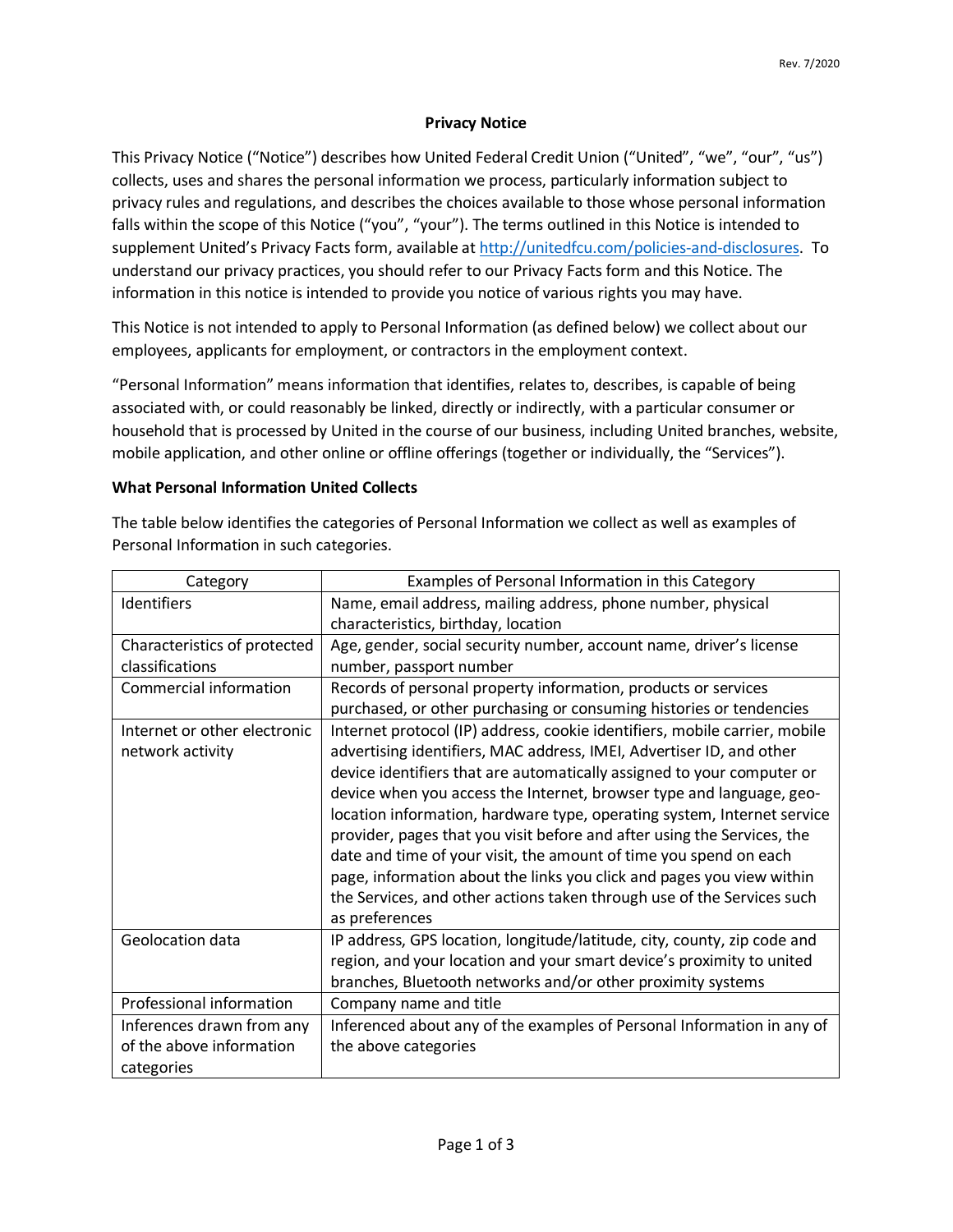The sources of the Personal Information we collect above include Personal Information that you directly provide to us (for example, on our website or in our Application, in our branches, or by telephone), Personal Information that we gather from the devices you use to access our Services (for example, website, mobile telephone, or in our Application), and Personal Information that we generate internally (for example, we may generate identifiers internally that we associate with you). The business purpose of collecting this information is to provide you service which you have requested or information requested by you or for a purpose you expressly authorize.

## **What Personal Information We Share**

The Privacy Facts form and this Notice describe the categories of third parties with whom we share Personal Information. In the last 12 months, we have disclosed categories of Personal Information as described in the Privacy Facts form and this Notice with third party service providers (such as payment service provides, shipping companies, etc.) to perform business services on behalf of United to comply with the Gramm-Leach-Bliley Act ("GLBA").

We currently do not "sell" your information and have not "sold" information in the preceding twelve (12) months. United shares and exchanges information for direct marketing purposes as described in Privacy Facts form. However, United respects and understands that you may still want to ensure your Personal Information is not sold or shared/exchanged. Therefore, if you would still like to proceed with a "do not sell my personal information" request, we ask that you fill out the mail in form included in the Privacy Facts form.

## **Your Control**

United would like to provide you certain abilities to control your information, such as:

- **Access to Personal Information**. You may receive the specific pieces of your Personal Information we have collected in the 12 months preceding your request.
- **Data portability**. You may receive a copy of your electronic Personal Information in a readilyusable format.
- **Knowledge**. You may receive information regarding the categories of Personal Information we collected, the sources from which we collected Personal Information, the purposes for which we collected and shared Personal Information, the categories of Personal Information that we sold and the categories of third parties to whom the Personal Information was sold (if any), and the categories of Personal Information that we disclosed for a business purpose in the 12 months preceding your request.
- **Deletion**. You may request that we delete certain Personal Information that we have collected from you. We will use commercially reasonable efforts to honor your request, in compliance with applicable laws. Please note, however, that we may need to keep such information, such as for our legitimate business purposes or as required to comply with applicable law.
- **Opt-out of certain sharing with third parties**. You may direct us to stop disclosing your Personal Information to third parties for monetary or other valuable consideration. We currently do not "sell" your information.
- **Right of Rectification**. If you should become aware that personal information concerning yourself which United holds is inaccurate you may contact us and we will make reasonable efforts to correct the inaccurate information.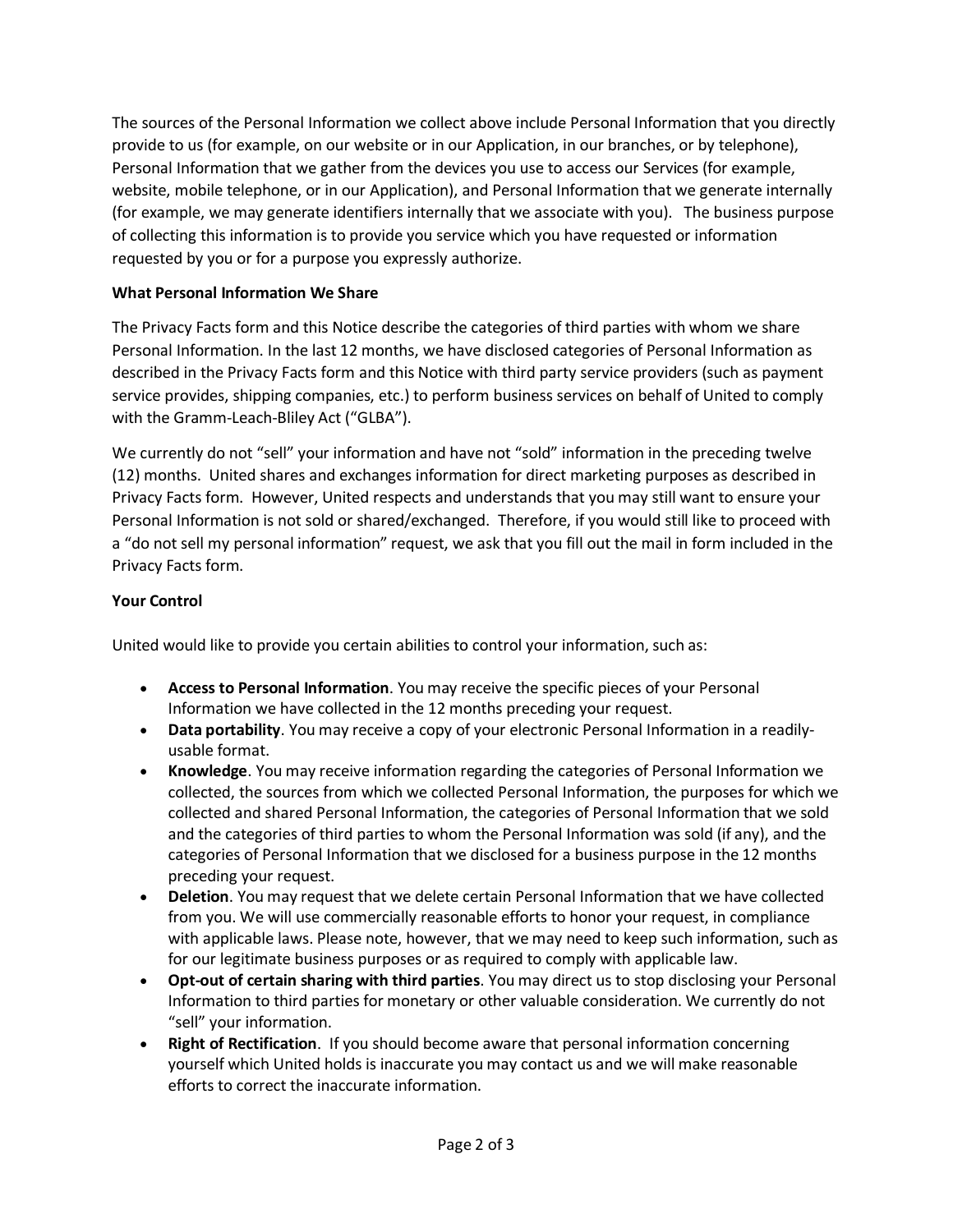• **Period of Data Retention.** You may receive information regarding the estimated period of time for which persona data will be stored, or, if this hasn't been decided the criteria that will be used to determine the period of retention.

You may freely exercise these abilities without fear of being denied goods or services. We may, however, provide a different level of service or charge a different rate reasonably relating to the value of your personal information.

If you would like to exercise one of your abilities concerning Personal Information detailed above, please complete the mail in form provided in the Privacy Facts form or contact us at united@unitedfcu.com or 888-982-1400. Upon submission of your request, we will take steps to verify your identity. We will work to process all verified requests to know within one month of the request. If we need an extension in order to process your request, we will reach out to you.

We will verify the requests we receive from you when you exercise certain of the controls listed above. We (or third parties we engage to assist us) may ask you to provide certain information to us in order for us to verify the request. You may also have a right to designate an authorized agent to make a request or exercise one of your enumerated rights. If you wish to designate an authorized agent, United requires a valid power of attorney with express powers to exercise your rights under all applicable privacy laws.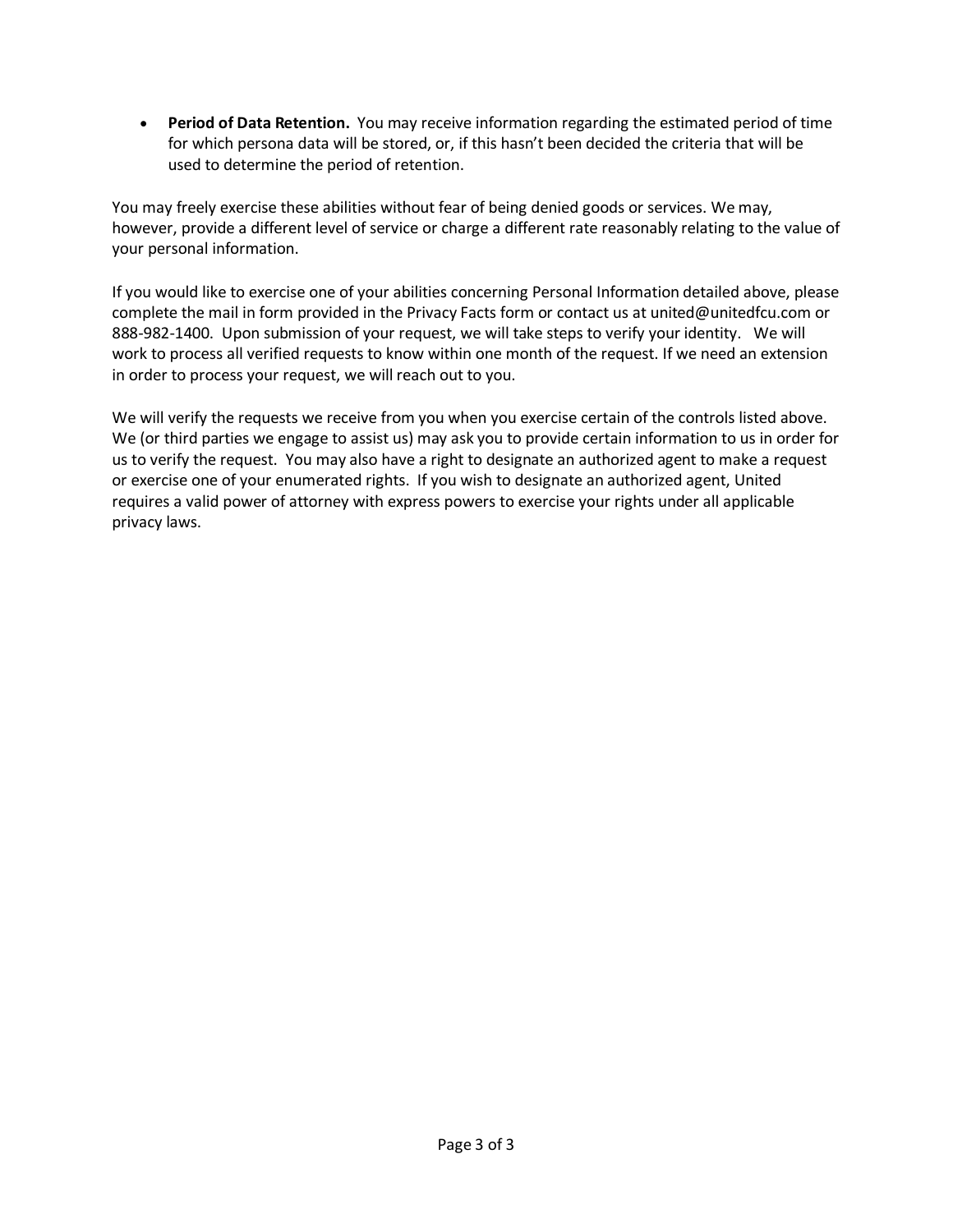| <b>FACTS</b> | WHAT DOES UNITED FEDERAL CREDIT UNION<br>DO WITH YOUR PERSONAL INFORMATION?                                                                                                                                                                                                                                                 |
|--------------|-----------------------------------------------------------------------------------------------------------------------------------------------------------------------------------------------------------------------------------------------------------------------------------------------------------------------------|
| Why?         | Financial companies choose how they share your personal information. Federal law gives<br>consumers the right to limit some but not all sharing. Federal law also requires us to tell<br>you how we collect, share, and protect your personal information. Please read this notice<br>carefully to understand what we do.   |
| What?        | The types of personal information we collect and share depend on the product or service<br>you have with us. This information can include:<br>Social Security number and income<br>Account balances and payment history<br>Credit history and credit scores                                                                 |
| How?         | All financial companies need to share Members' personal information to run their everyday<br>business. In the section below, we list the reasons financial companies can share their<br>Members' personal information; the reasons United Federal Credit Union chooses to share;<br>and whether you can limit this sharing. |

| Reasons we can share your personal information                                                                                                                                             | <b>Does United Federal</b><br><b>Credit Union share?</b> | Can you limit this sharing? |
|--------------------------------------------------------------------------------------------------------------------------------------------------------------------------------------------|----------------------------------------------------------|-----------------------------|
| For our everyday business purposes-<br>such as to process your transactions, maintain<br>your account(s), respond to court orders and legal<br>investigations, or report to credit bureaus | <b>YES</b>                                               | NO.                         |
| For our marketing purposes-<br>to offer our products and services to you                                                                                                                   | <b>YES</b>                                               | <b>YES</b>                  |
| For joint marketing with other financial companies                                                                                                                                         | <b>YES</b>                                               | <b>YES</b>                  |
| For our affiliates' everyday business purposes-<br>information about your transactions and experiences                                                                                     | <b>YES</b>                                               | NO.                         |
| For our affiliates' everyday business purposes-<br>information about your creditworthiness                                                                                                 | NO.                                                      | WE DO NOT SHARE             |
| For our affiliates to market to you                                                                                                                                                        | <b>YES</b>                                               | <b>YES</b>                  |
| For nonaffiliates to market to you                                                                                                                                                         | <b>YES</b>                                               | <b>YES</b>                  |
|                                                                                                                                                                                            |                                                          |                             |

| To limit<br>our sharing | Call (888) 982-1400<br>Visit us online to print a copy and return by mail: www.unitedfcu.com or<br>Mail the form below                                                                                                                                                                                                                                                                                                                                                                                            |  |
|-------------------------|-------------------------------------------------------------------------------------------------------------------------------------------------------------------------------------------------------------------------------------------------------------------------------------------------------------------------------------------------------------------------------------------------------------------------------------------------------------------------------------------------------------------|--|
|                         | Please note:                                                                                                                                                                                                                                                                                                                                                                                                                                                                                                      |  |
|                         | If you are new Member, we can begin sharing your information for our marketing purposes and for<br>joint marketing purposes the same day we sent this notice. If you are a new Member, we can begin<br>sharing your information for our affiliates and nonaffiliates to market to you 30 days from the date we<br>sent this notice. When you are no longer our Member, we can continue to share your information as<br>described in this notice.<br>However, you can contact us at any time to limit our sharing. |  |
|                         |                                                                                                                                                                                                                                                                                                                                                                                                                                                                                                                   |  |
| Questions?              | Call (888) 982-1400 or go to www.unitedfcu.com                                                                                                                                                                                                                                                                                                                                                                                                                                                                    |  |

K

Mail to: Mark if you want to limit: Do not use my personal information to market to me, and do not share my personal information with other financial institutions to jointly market to me. Do not allow your affiliates to use my personal information to market to me, and do not share my personal information with nonaffiliates to market their products and services to me. Member # United Federal Credit Union, Attn.: Opt Outs PO Box 125, Saint Joseph, MI 49085